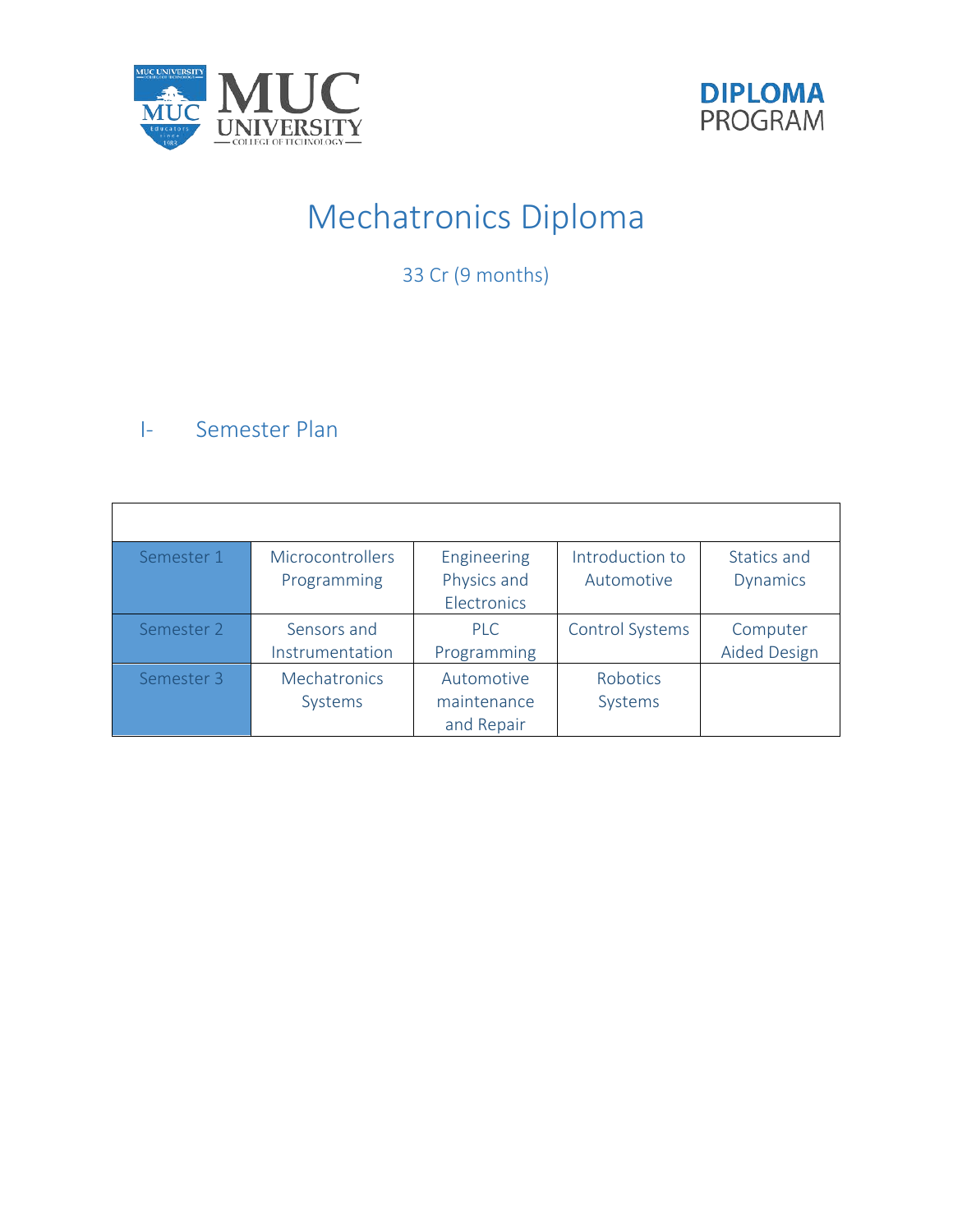



## II- What can I work with this Diploma?

- − New product Developer
- − Product Installer and tester
- − Robot Design
- − Automation specialist
- − Machine programmer and Assembler
- − Control system designer
- − Mechanical design
- − Electromechanical worker
- − Consumer goods repair
- − Automotive Repair
- − Medical Assistive technologist
- − Computer Aided Designer

## III- Where can I work with this Diploma?

- − Advanced Manufacturing and Robotics Firms
- − Telecommunications and Information Services
- − Agriculture Sector
- − Biotechnology Field (Labs, hospitals…)
- − Renewable Energy Industry
- − Transportation and Logistics Field
- − Homeland Security
- − Automotive Industry
- − Factories
- − Engineers' offices
- − Oil & Gas companies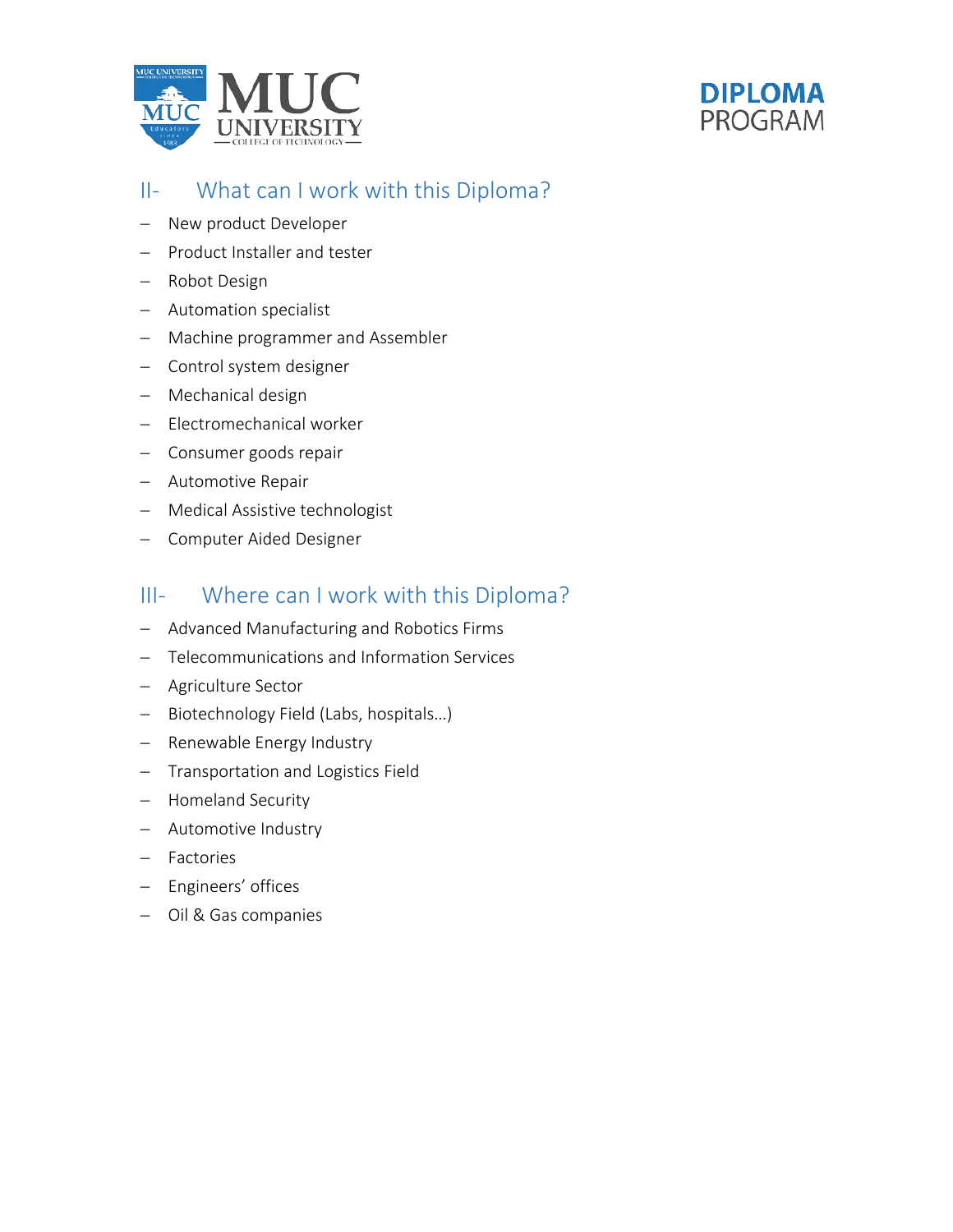



## IV- Course Description

| Semester 1 | Microcontrollers Engineering<br>Programming | Physics and | Introduction to<br>Automotive | Statics and<br>Dynamics |
|------------|---------------------------------------------|-------------|-------------------------------|-------------------------|
|            |                                             | Electronics |                               |                         |

#### Microcontrollers Programming: (36 hours- 12 weeks)

This course deals with concepts in the programming and the interfacing of microprocessors/microcontrollers to the outside world. It covers the architecture of processors and the many I/O peripherals. Understanding, analyzing, and designing microcontroller based systems. Application: Arduino.

#### Engineering Physics and Electronics: (36 hours- 12 weeks)

This course introduces the basic physics concept needed for an engineering student, covering the following three main physics areas: mechanics, Temperature & Heat and electricity. It familiarizes the student with physical units, terms and phenomena.

#### Introduction to Automotive: (36 hours- 12 weeks)

An introduction to the automotive industry including automotive history, safety practices, shop equipment and tools, vehicle subsystems, service publications, fasteners, professional responsibilities and automotive maintenance.

#### Statics and Dynamics: (36 hours – 12 weeks)

Is an introductory mechanics course that is designed to introduce students to concepts of engineering based on forces in equilibrium and in motion. Topics include concentrated forces, distributed forces, inertia, center of gravity. In the second part of the course students will be exposed to dynamics of particles and rigid bodies along with applications of free-body diagrams, Newton's second law, Kinematics and equations of motion.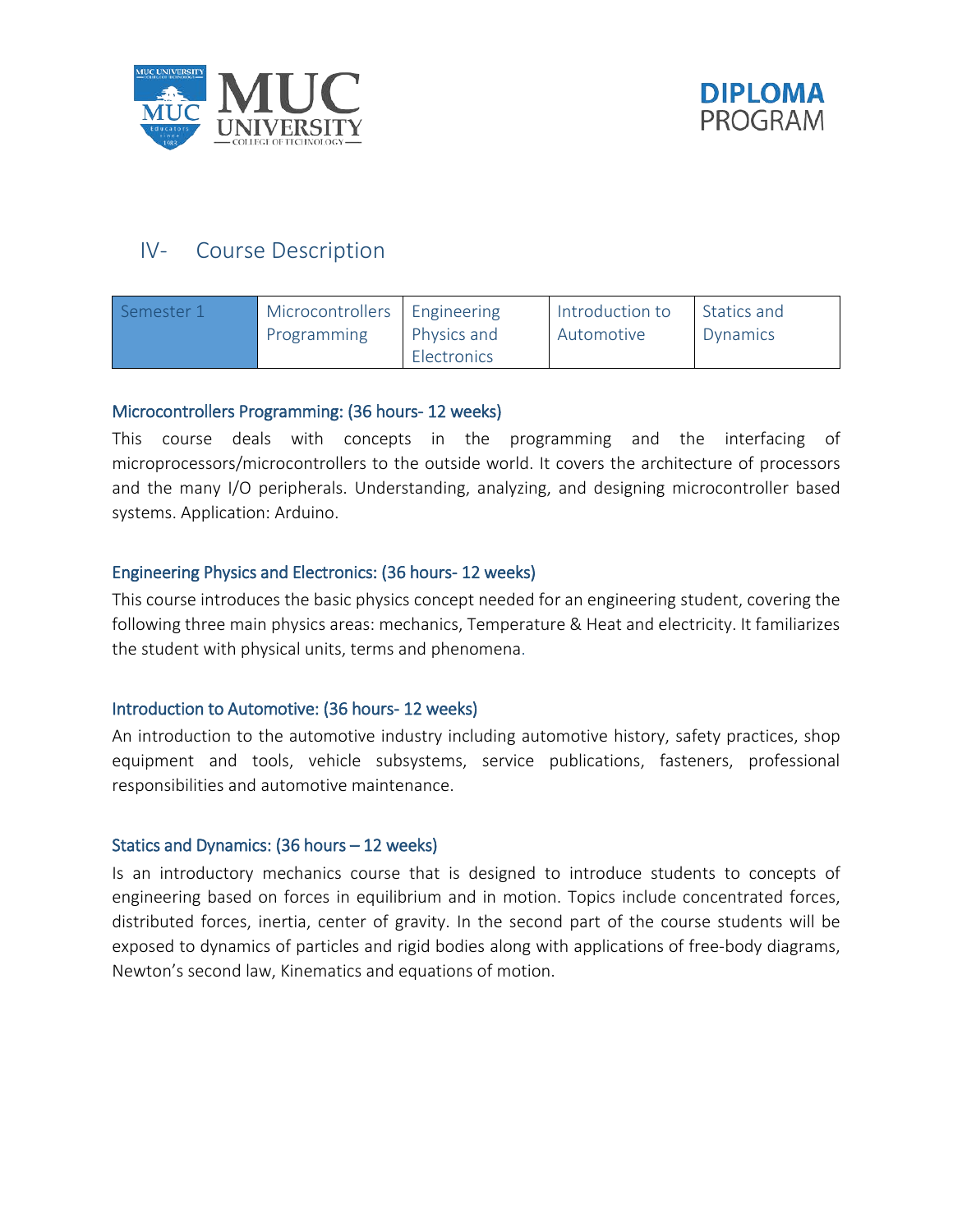



| Semester <sub>2</sub> | . Sensors and               | <b>PLC</b> | Control Systems   Computer Aided |        |
|-----------------------|-----------------------------|------------|----------------------------------|--------|
|                       | Instrumentation Programming |            |                                  | Design |

#### Sensors and Instrumentation: (36 hours- 12 weeks)

This course introduces students to the basics of Instrumentations of control systems which are the sensors. It familiarizes the students with sensing principles for the measurement of position, velocity, acceleration, angular velocity, strain, torque, force, pressure, flow rate. The course will use the theory of major sensors to adapt the students on the applicability of measurements and instrumentations used in real life.

#### PLC Programming : (36 hours- 12 weeks)

An introductory to Programmable Logic Controls (PLC), focusing on the underlying principles of how PLCs work and providing practical information and skills about installing, programming, and troubleshooting a PLC system.

Application: PLC delta

#### Control Systems: (36 hours- 12 weeks)

This course provides an introduction to modelling, analysis, and design of feedback control systems. This course not only focuses on mathematical concepts in continuous-time linear control systems, including Laplace Transform, transfer functions and controller design, but also provides students with hands-on experience in analysis and design of feedback control systems. After this course, students are expected to know how to analyze the performance of feedback control systems and design controllers to meet the required system specifications.

#### Computer Aided Design: (36 hours- 12 weeks)

This is an introductory course in freehand sketching and computer-aided drafting/ design. Students will be taught basic CAD commands, tools, multi-view drawing and dimensioning techniques.